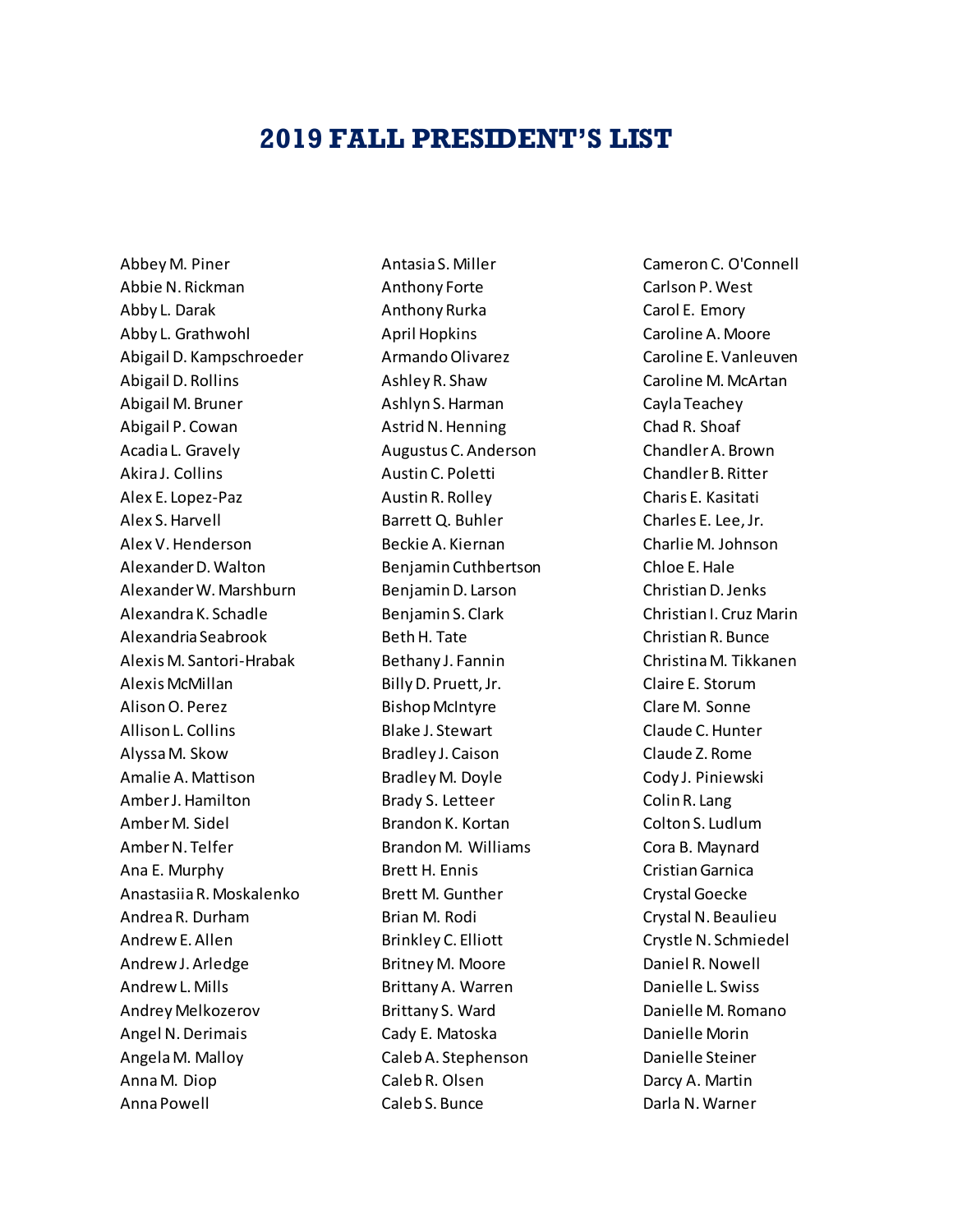Dashawn T. Hand David C. Hollock David J. Priddy David J. Ramos David P. Li David Robinson Davis M. Peeler Deja K. Davis Delina Harding Devan A. Pender Dewayne T. Chestnut Diego L. Vidrio-Monroy Dillan J. Edwards Dominic J. Bertone Domonique P. Turko Donald D. Green Donna B. Eldredge Doria E. Schmidt Dylan J. Fisher Eden N. Anderson Elena J. Grimaldi Elisabeth A. Statler Elizabeth G. Medlin Elizabeth G. Teeters Elizabeth L. Hancock Ella G. Dyer Ella K. Coyle Ellie N. Peterson Emerson G. Hudson Emili Y. Ramos-Gomez Emily Garcia-Perez Emma B. McNamara Emma S. Hemingway Eric K. Donner Erica Gomez Murrieta Erica L. Schneller Erin M. Cima Erin V. Harvey Evan A. Warren Faith Grandey Fallon M. Savino Fausto S. Chirinos Fermin Chavez-Ramos

Fernando Hernandez Gabby W Garner Gabriella M. D'Elia Gabrielle L. Kirkman Gabrielle R. Talob Garrett J. Richards Garrett M. Pell Garrett R. Wilson Gavin Greer Geoffrey Taylor George D. Cooper Giselle Moran Grace P. Ostrosky Gracie L. Ellington Gregory S. Burge Haley J. Vlassis Haley M. Parnell Hali C. Parisi Hanna R. Wrubluski Hannah B. Mosher Hannah L. Autry Haven C. Best Hayden E. Hill Hayden J. Gallimore Hayley S. Murphy Helena N. Schutte Hilary T. Wheatley Hope R. Kuperus Hugh M. Slack Irina Cucos Isabella E. Zerpa Isaiah A. Arebalo Ivy M. Herring Jack B. Maple Jacob A. Godwin Jacob A. Johnson Jacob D. Samuels Jacob E. Wieland Jacob R. Bolin Jacqueline R. Ventura Jaden Vanwyngaarden Jairyn S. Kauffman Jalin J. Cox

James C. Schlotterbeck James F. Plott James M. Copp James M. Nash James M. Starr James R. Moody Jamison L. Paylor Janine Patora Jared A. Griffin Jarrett D. Caveness Jasmine N. Watkins Jason C. Hager Jason T. Piterniak Javen M. Guilliams Jeffrey Milan Jeffrey T. Thigpen Jefre Turcios Jenna G. Dunsmore Jenna M. Hengeveld Jenna M. Hunter Jennifer M. Jacobs Jensen R. Gandy Jeremy A. Cole Jeremy J. Isidro Jeremy S. Jordan Jessica A. Starkey Jessica L. Gunther Jessica L. Self Jodie L. McCall John K. Gardner John M. Darling John M. McKeithan Johnathon P. Carlson Jonas M. Brock Jonathan P. Gori Jordan A. Pope Jordan L. Farry Jordan R. Thompson Jordin A. Phillips Jose R. Romero Joseph B. Sylvia Joshua Greco Joshua H. Mewborn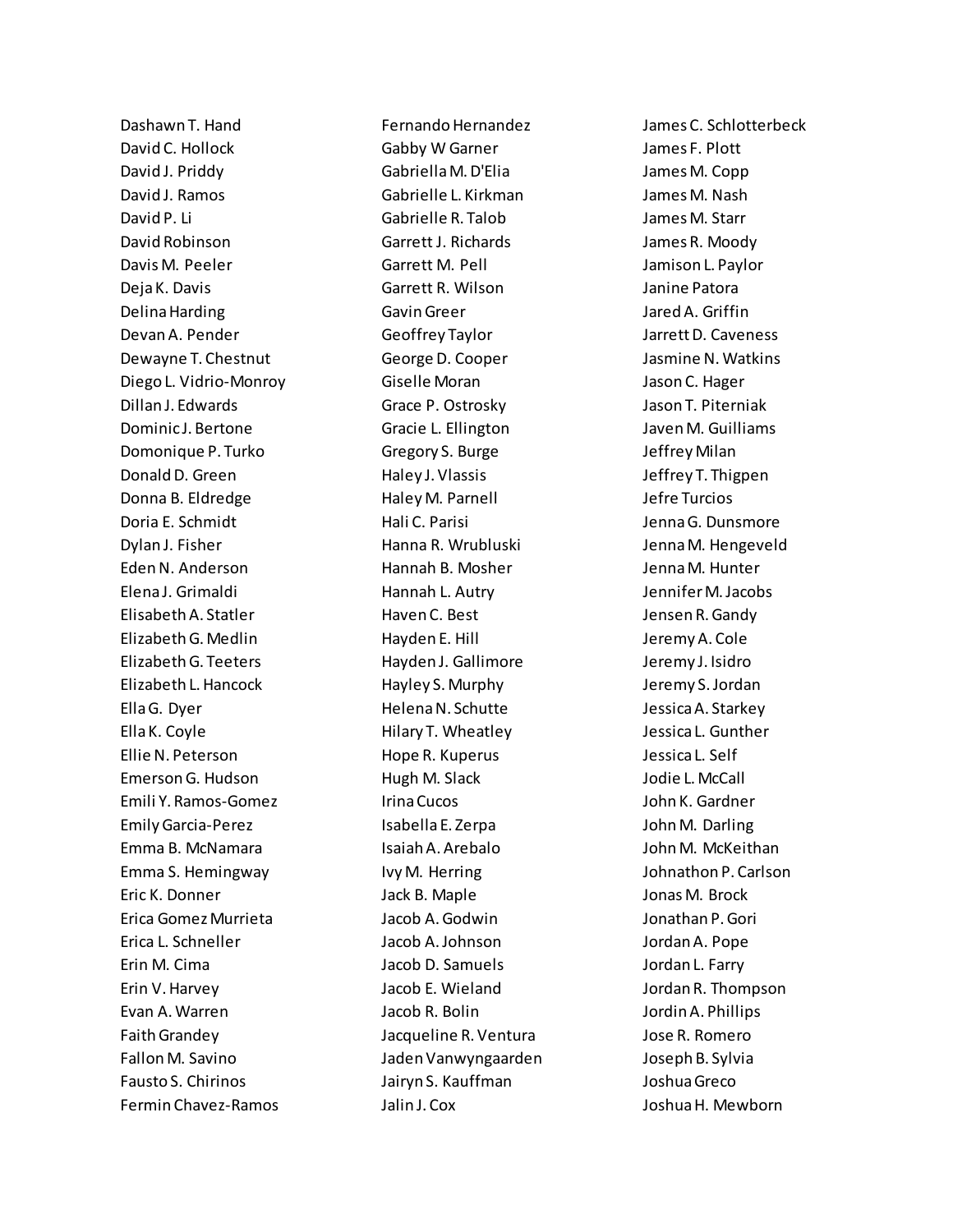Judith I. Ganci Julia R. Petersen Justin M. Schleinkofer Justin T. Ward Juwan Q. Sidbury Kaitlin B. Plienis Kaleigh E. O'Dell Karen M. George Karissa E. Sowers Karleigh E. Kolander Karlyn T. Stanfield Kasey A. Parrott Kassandra M. Murray Kassandra P. Labree Kate I. Silver Katelyn R. Harless Katherine C. Baker Katherine Woodrum Kathryn M. Boalt Kathryn M. Sobczak Kaye Ann Marie Johnson Kelli C. Carter Kelly Colwell Kelsey N. Simmons Kendall D. Sills Kendall L. Genzano Kenn Q. Franceschini Kenneth D. Ganey Kent A. Griffin Kerri L. Taylor Kevin A. McGovern Kevin Maldonado Kevin R. Hildreth Kevin S. Dunphy Kimberly R. Boyd Kimberly Roberts Kimberly W. Morgan Kirbyanne E. Sherman Kolin A. Murphy Kristen A. Foy Kristen M. Kelley Kristen T. Wilkerson Kristian N. Cannady

Kyle D. Hartrum Kyle J. Winn Kyle T. Blalock Kylee S. Martin Landon C. Shipston Lauren A. Adams Lauren G. Wells Lauren N. Damelio Sabotta Lauren S. Brady Lauryn Kennedy Le Dang Khoa Trang Lee Norman Lee R. Hall Leila V. Hornbuckle Lela K. Farrior Leslie A. Smith Levi Garner Lillian G. Moore Lily B. Hosea Lindan D. Wierse Lindsay Wagner Lindsey H. Brown Lindsey J. Knipping Lisa Murabito Logan Colone Logan D. Manns Logan R. Wells Logan T. Brown Lonnie C. Wright Lori L. Short Lucas R. Sloan Lula P. Ormsby Lydia Bradshaw Lyndsey A. Hayes Madelaine E. Kramer Madeline R. Kazantzis Madelyn N. Bradshaw Madigan L. Meagher Madison M. Walker Madison R. Pleasant Makayla C. Layne Makayla Quinn Marco K. Nardi

Margaret K. Fretwell Marie L. Schmid Mark A. Anders Markus B. Schroeder Mary C. Ruden Maryellie S. Carpenter Mason A. Chandler Mason A. Kilbourne Mason C. Nichols Mathew S. Congleton Matthew B. Mullen Matthew C. Poole Matthew J. Partl Matthew S. Bradfield Matthew Spencer Megan A. Kapparos Megan C. Jimenez Megan Mullen Meghan P. Hood Meghan T. Wenner Melinda A. Rikard Melissa N. Bunn Micah R. Noyes Michael H. Guay Michael J. Guy Michael N. Lee Michael S. Willman Michael W. Higgs Michelle A. Breit Michelle L. Keck Miranda C. Rhew Miranda L. Harris Miriam C. Jones Mohamed Kharbat Morgan B. Wolfe Morgan E. Shackelford Nancy G. Martin Natalie A. Harrell Nathan A. Caldwell Nathan R. Stine Nathanial Fabian Ngan K. Nguyen Nicholas G. Dobo